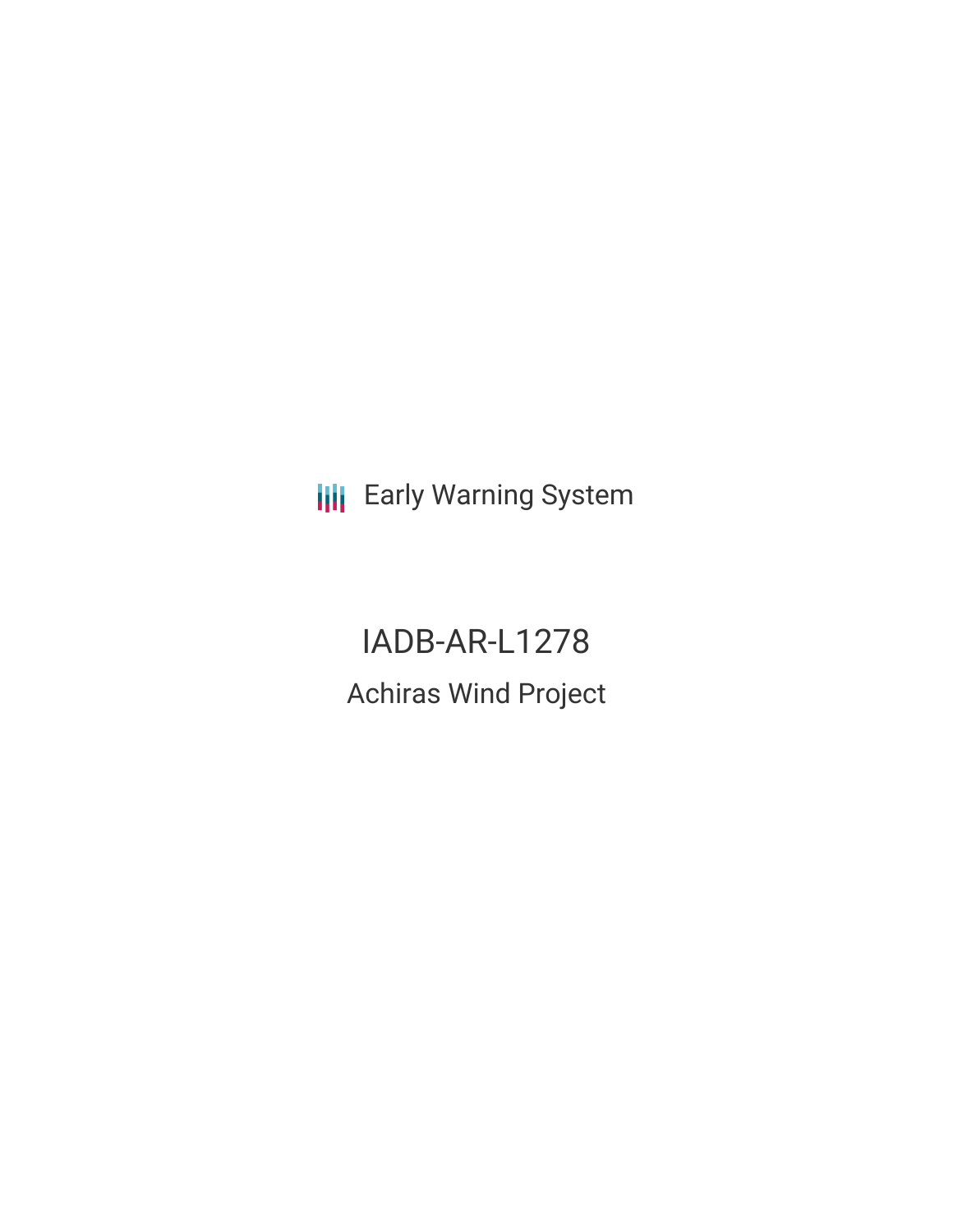

## **Quick Facts**

| <b>Countries</b>              | Argentina                              |
|-------------------------------|----------------------------------------|
| <b>Financial Institutions</b> | Inter-American Development Bank (IADB) |
| <b>Status</b>                 | Approved                               |
| <b>Bank Risk Rating</b>       |                                        |
| <b>Investment Type(s)</b>     | Loan                                   |
| <b>Loan Amount (USD)</b>      | $$10.00$ million                       |
| <b>Project Cost (USD)</b>     | \$10.00 million                        |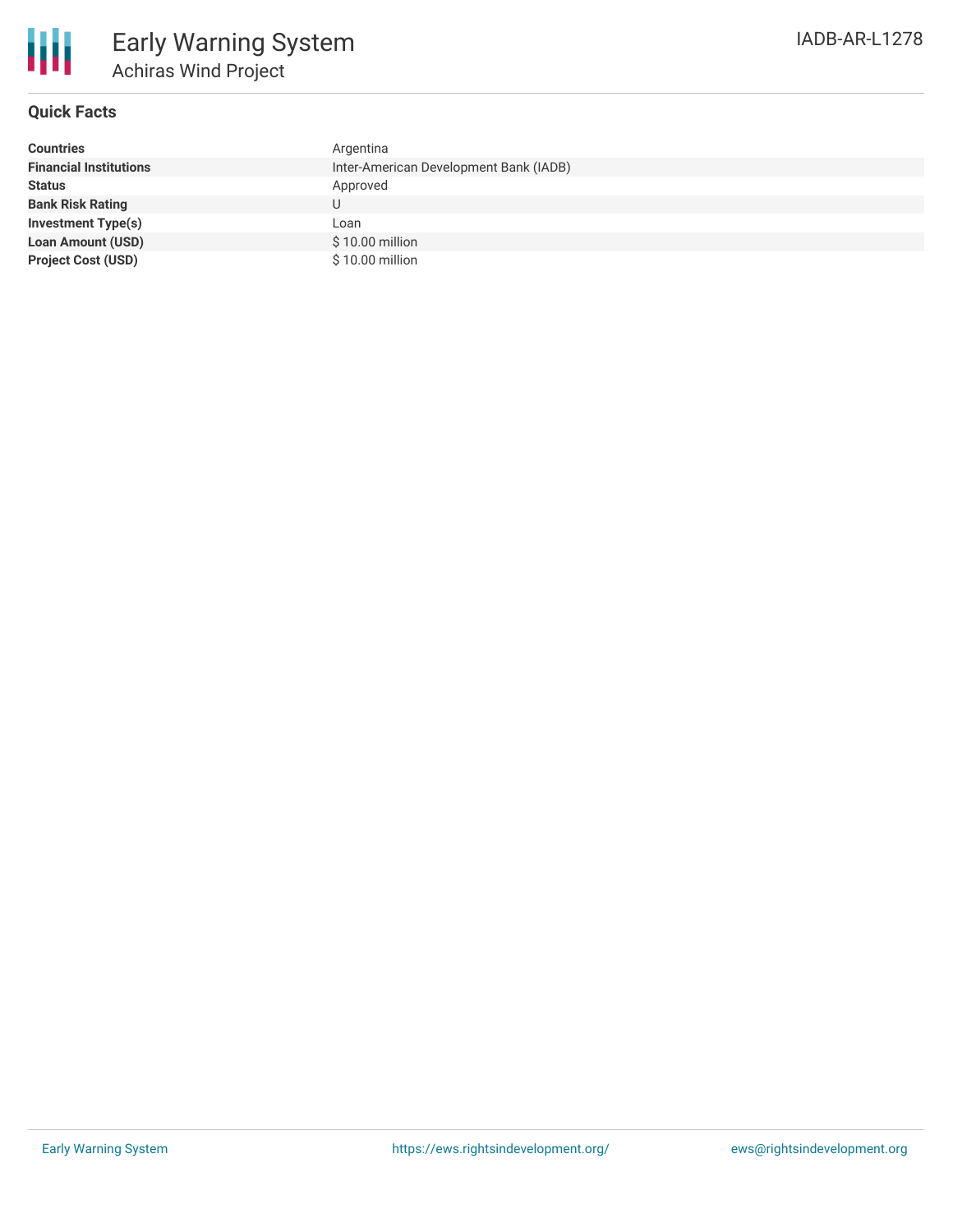

## **Project Description**

The Project consists of the construction, operation and maintenance of a 50 MW wind farm and its associated facilities including a 132kV 16km transmission line to be located southwest of the province of Cordoba, in the department of Rio Cuarto, Argentina. The Project, CP La Achiras S.R.L, a vehicle fully owned by CPSA, signed a 20-year power purchase agreement with the wholesale electric market administrator ("CAMMESA") to inject energy to the municipal interconnection system via the 132 kV Villa Mercedes-Rio Cuarto substation. CPSA is the largest private generator in Argentina, with 3,791 MW of installed capacity, and producing approximately 22% of the energy generated in the SADI in 2016.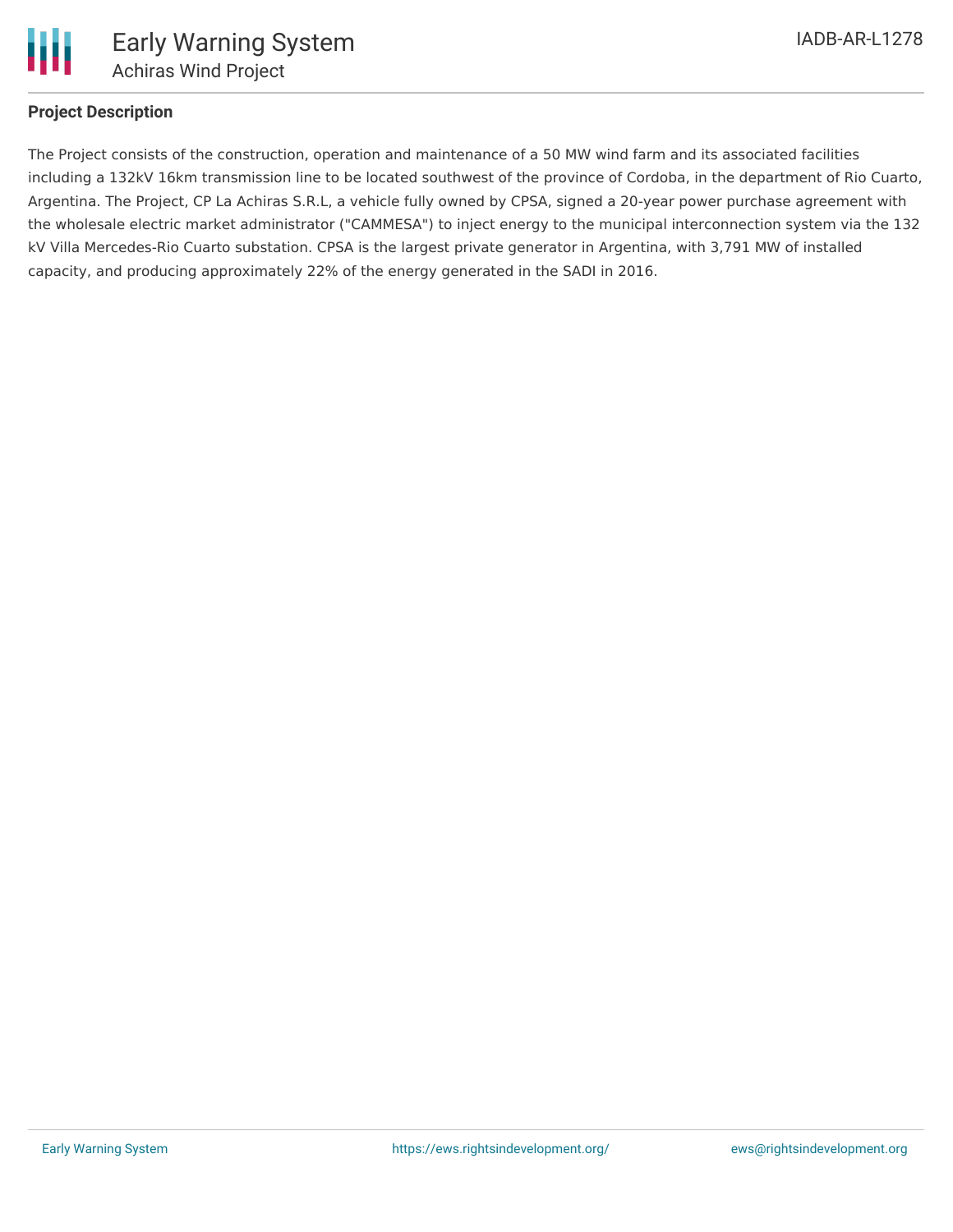## **Investment Description**

冊

• Inter-American Development Bank (IADB)